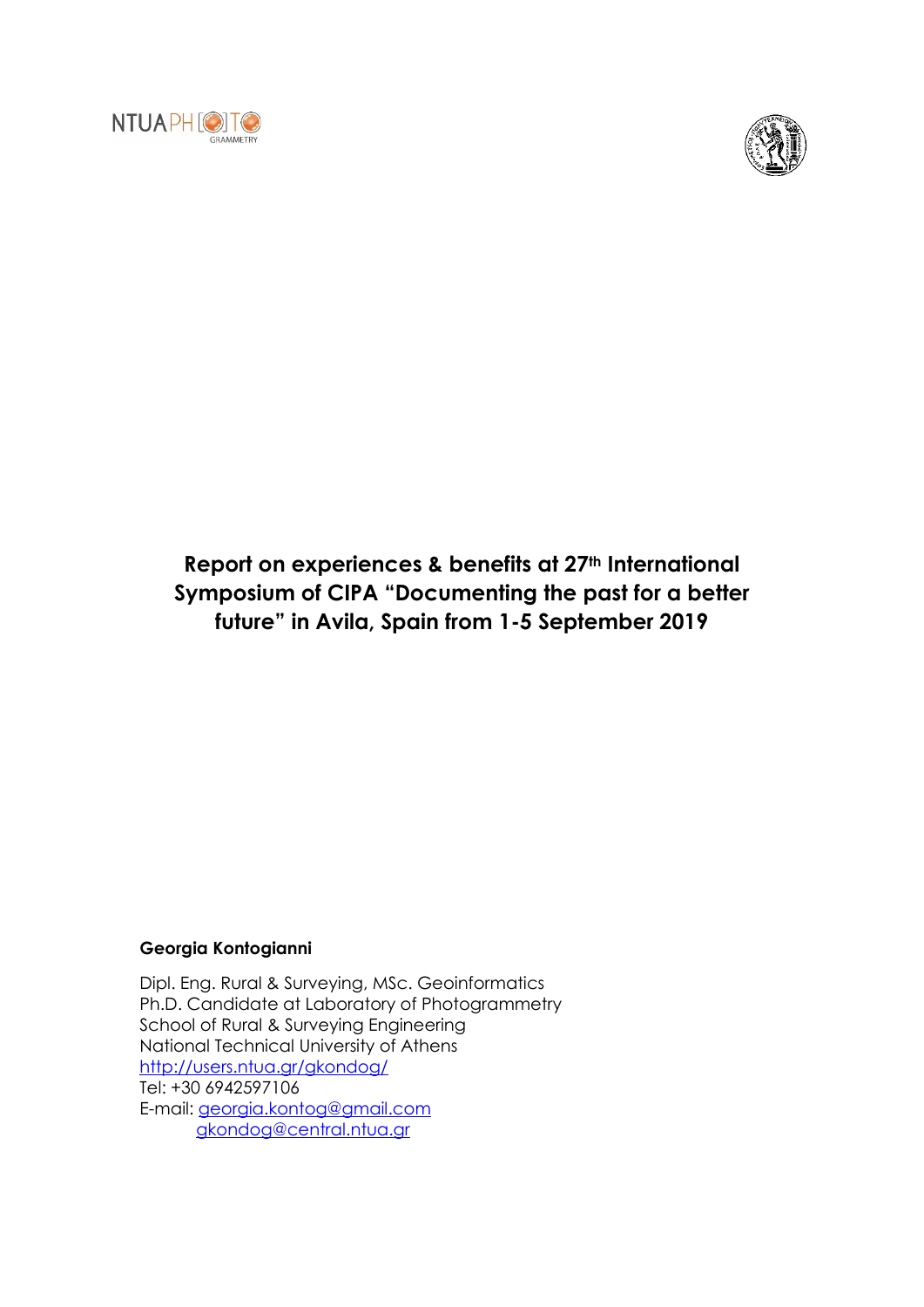In this report, I would like to share my experiences from my participation in the 27<sup>th</sup> International CIPA symposium held in Avila Spain from 1-5 September 2019. It was great opportunity for me to attend at this symposium because I exchanged knowledge, exploration and discussion with researchers from all over the world in the photogrammetry field, especially in 3D documentation techniques.



Figure 1: ISPRS Travel Grant recipients at 27<sup>th</sup> CIPA Symposium

The paper which was presented at the symposium entitled "**Evaluating the effect of using mirrors in 3D reconstruction of small artefacts**" and it is a result of my 5 month stay at the HafenCity University of Hamburg. The main goal of the paper was to investigate the effect of the use of a high quality mirror in 3D reconstruction of small artefacts. The paper was presented as oral presentation which gave me the opportunity to explain my work to other researchers. Also their questions and comments gave me motivation for my research. Additionally, the coffee breaks and other social events (welcome party, social dinner) gave me the possibility to network and exchange ideas with other scientists.



Figure 2: Oral presentation of the paper

It was an excellent opportunity for me attending the 27<sup>th</sup> International CIPA Symposium and present results of my Ph.D. research. Moreover, I gained experience through discussion with researchers from all over the world of leading research and technological developments in the fields of my research.